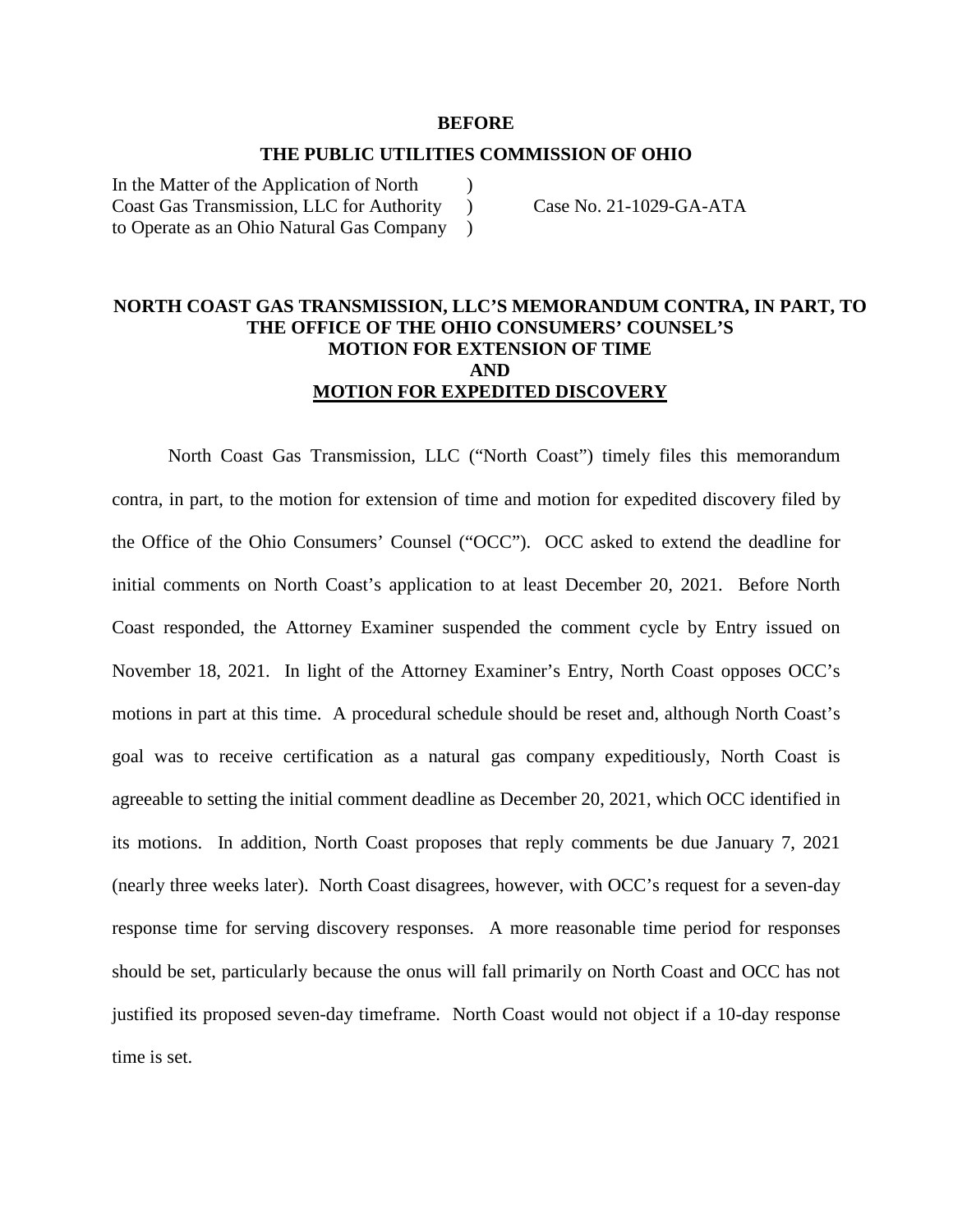The reasons for this Memorandum Contra are set forth in greater detail in the attached Memorandum in Support.

Respectfully submitted,

 /s/ Michael J. Settineri Michael J. Settineri (0073369), Counsel of Record Gretchen L. Petrucci (0046608) Vorys, Sater, Seymour and Pease LLP 52 E. Gay Street, P.O. Box 1008 Columbus, Ohio 43216-1008 614-464-5462 614-719-5146 (fax) mjsettineri@vorys.com glpetrucci@vorys.com

*Attorneys for North Coast Gas Transmission, LLC*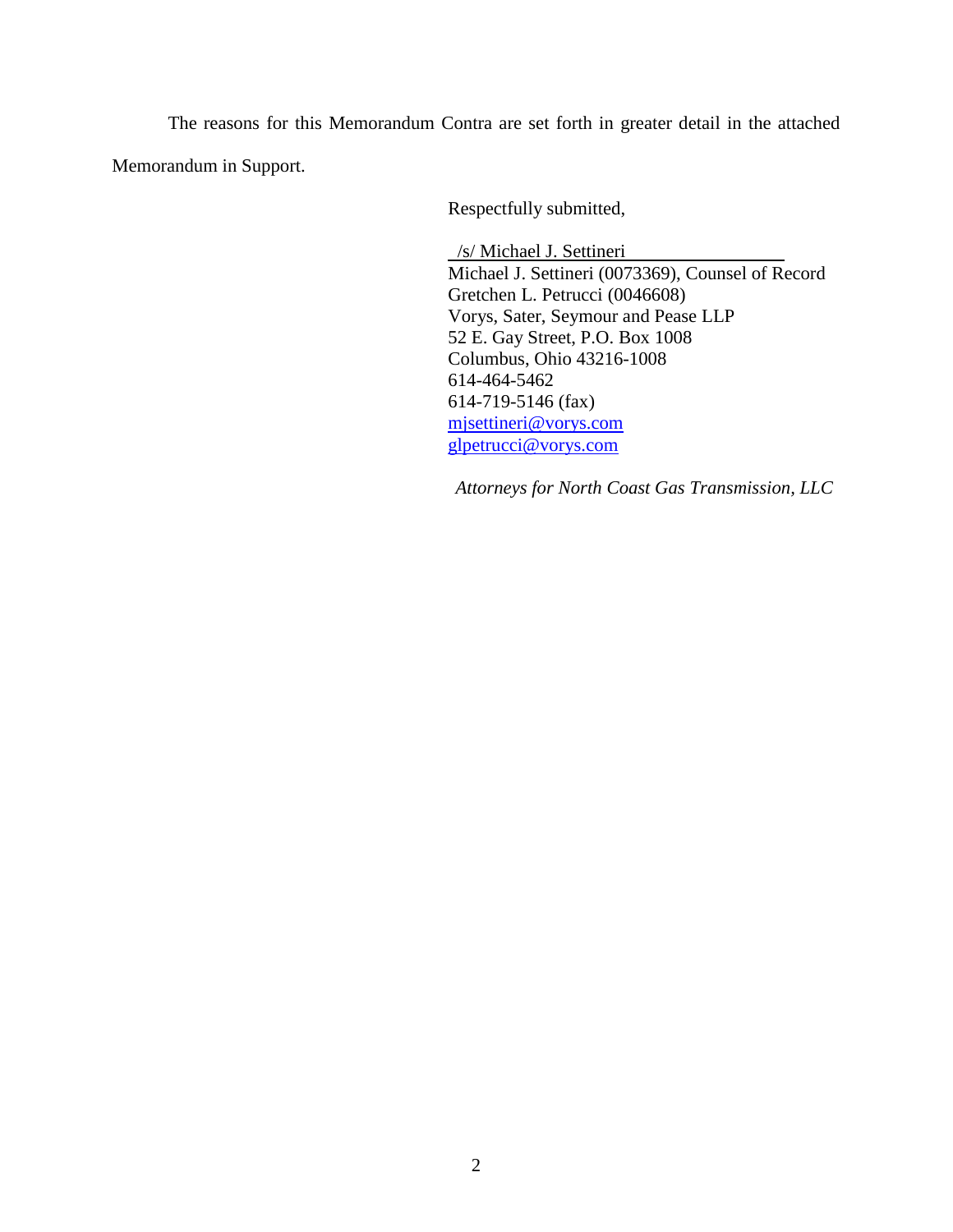### **MEMORANDUM IN SUPPORT OF NORTH COAST GAS TRANSMISSION, LLC'S MEMORANDUM CONTRA, IN PART, TO THE OFFICE OF THE OHIO CONSUMERS' COUNSEL'S MOTION FOR EXTENSION OF TIME AND MOTION FOR EXPEDITED DISCOVERY**

North Coast filed the application in this matter on October 4, 2021, asking to expeditiously convert its regulatory status from a natural gas pipeline company to a natural gas company. The Attorney Examiner set a procedural schedule by Entry issued on October 22, 2021 – calling for initial comments 30 days later (November 22, 2021) and reply comments 21 days after the initial comments were due (December 13, 2021). The initial procedural schedule was acceptable to North Coast particularly since it has been on the rolls of the Commission and successfully serving customers in Ohio since 2004.

By Entry issued November 18, 2021, the Attorney Examiner suspended the comment cycle after OCC filed its motion for an extension of the initial comment deadline and motion for expedited discovery. The Attorney Examiner stated at paragraph 5 that the deadlines for filing comments would be established by a future entry.

North Coast timely responds to OCC's motions. North Coast first notes that it does not agree with OCC's claims that this case is novel, the proposed tariff lacks adequate customer protection, the original schedule for comments was unusually abbreviated or the original entry was a departure from past precedent. North Coast believed the original schedule allowed for a prompt decision by the Commission on the application taking into account any comments. North Coast will focus, however, at this time on a new procedural schedule for this matter in light of the Attorney Examiner's November 18, 2021 Entry. Thus, North Coast's second point is to urge the Attorney Examiner to promptly reestablish a comment cycle so that this matter can proceed efficiently and without undue delay. Third, North Coast is agreeable to a deadline of December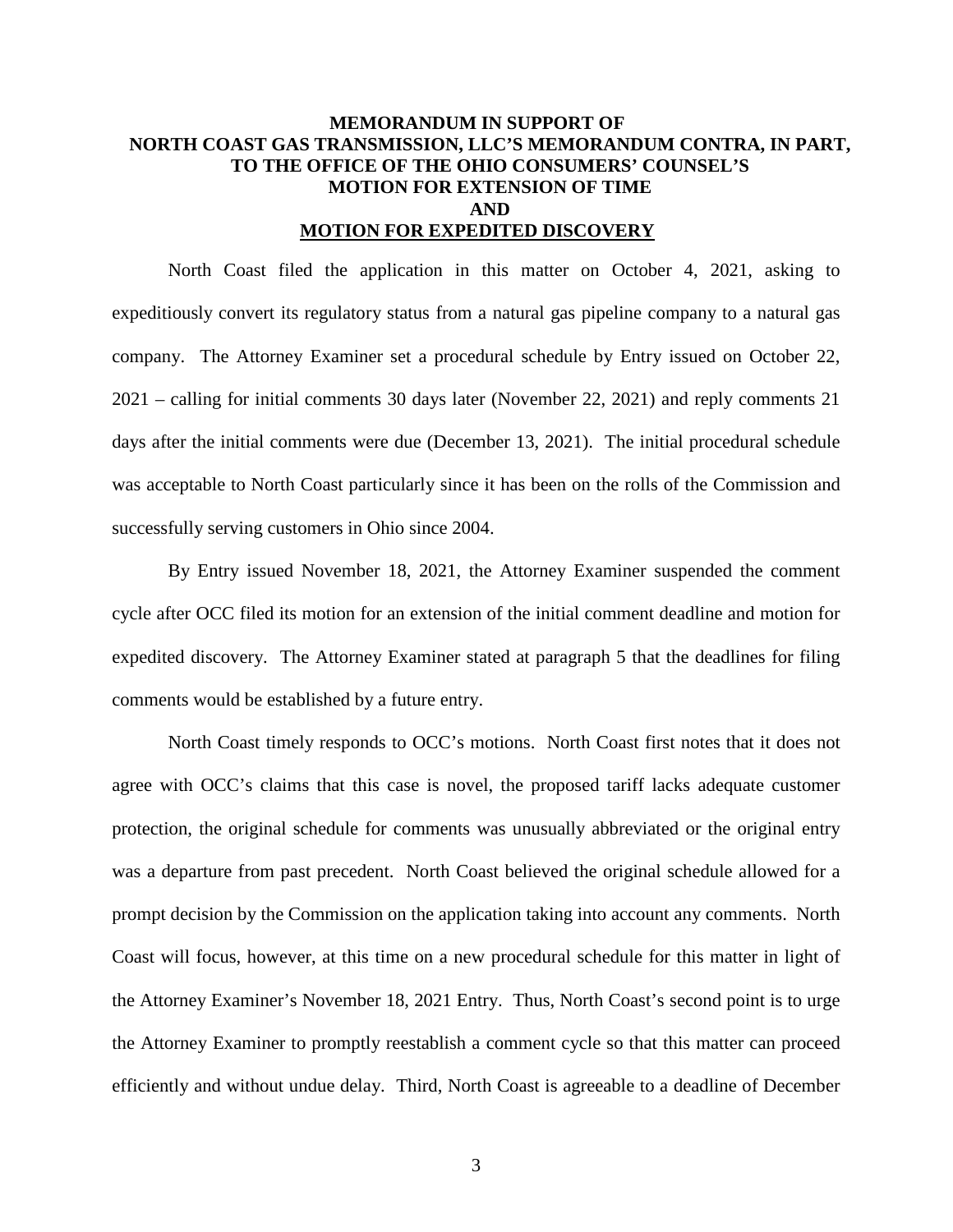20, 2021, for the initial comments, which OCC stated would be acceptable to it. North Coast notes that December 20 is more than 75 days after the application was filed. Seventy-five days is ample time for filing initial comments on a proposal of this nature, particularly since North Coast has been operating under the Commission's regulation for over 17 years and North Coast has a strong track record in Ohio. North Coast also proposes that the Attorney Examiner set a deadline for reply comments as January 7, 2022. January 7 also provides ample time for filing reply comments since there are only a few parties in this proceeding who might file initial comments.

Last, North Coast disagrees with OCC's proposed seven-day timeframe for responding to written discovery requests. OCC provided no support for that proposed timeframe other than stating that the response time "should be shortened."<sup>1</sup> North Coast will not object to a shorter timeframe for responding to written discovery requests than the 20 days in Ohio Adm.Code 4901-1-19, but a more reasonable time period for responses should be set. Given the likelihood that primarily North Coast will be affected by the shorter timeframe, North Coast urges the Attorney Examiner to adopt a middle ground. North Coast, therefore, proposes a 10-day response time, which is a timeframe that will not prejudice any of the intervenors and is a time frame that has been imposed by the Attorney Examiners in many different types of Commission cases.<sup>2</sup>

Based on the foregoing, North Coast requests the Attorney Examiner promptly re-set the comment cycle – with initial comments due December 20, 2021, and reply comments due

<sup>&</sup>lt;sup>1</sup> OCC Motions at 3.

<sup>2</sup> *See*, *e.g.*, *In the Matter of the Application of Campbell Soup Supply Company L.L.C. for the Approval of a Reasonable Arrangement for Its Napoleon, Ohio Plant*, Case No. 21-1047-EL-AEC, Entry at ¶ 8 (November 5, 2021); *In the Matter of the 2016 Review of the Distribution Investment Rider Contained in the Tariff of Ohio Power Company etc.*, Case Nos. 17-38-EL-RDR and 18-230-EL-RDR, Entry at ¶ 15 (July 16, 2019); *In the Matter of the Complaint of The East Ohio Gas Company d/b/a Dominion Energy Ohio v. City of Marietta, Ohio*, Case No. 18- 290-GA-PWC, Entry at ¶ 6 (June 6, 2018); and *In the Matter of the Filing by Ohio Edison Company, The Cleveland Electric Illuminating Company and The Toledo Edison Company of Grid Modernization Business Plan, etc.*, Case Nos. 16-481-EL-UNC et al; Entry at ¶ 14 (November 26, 2018).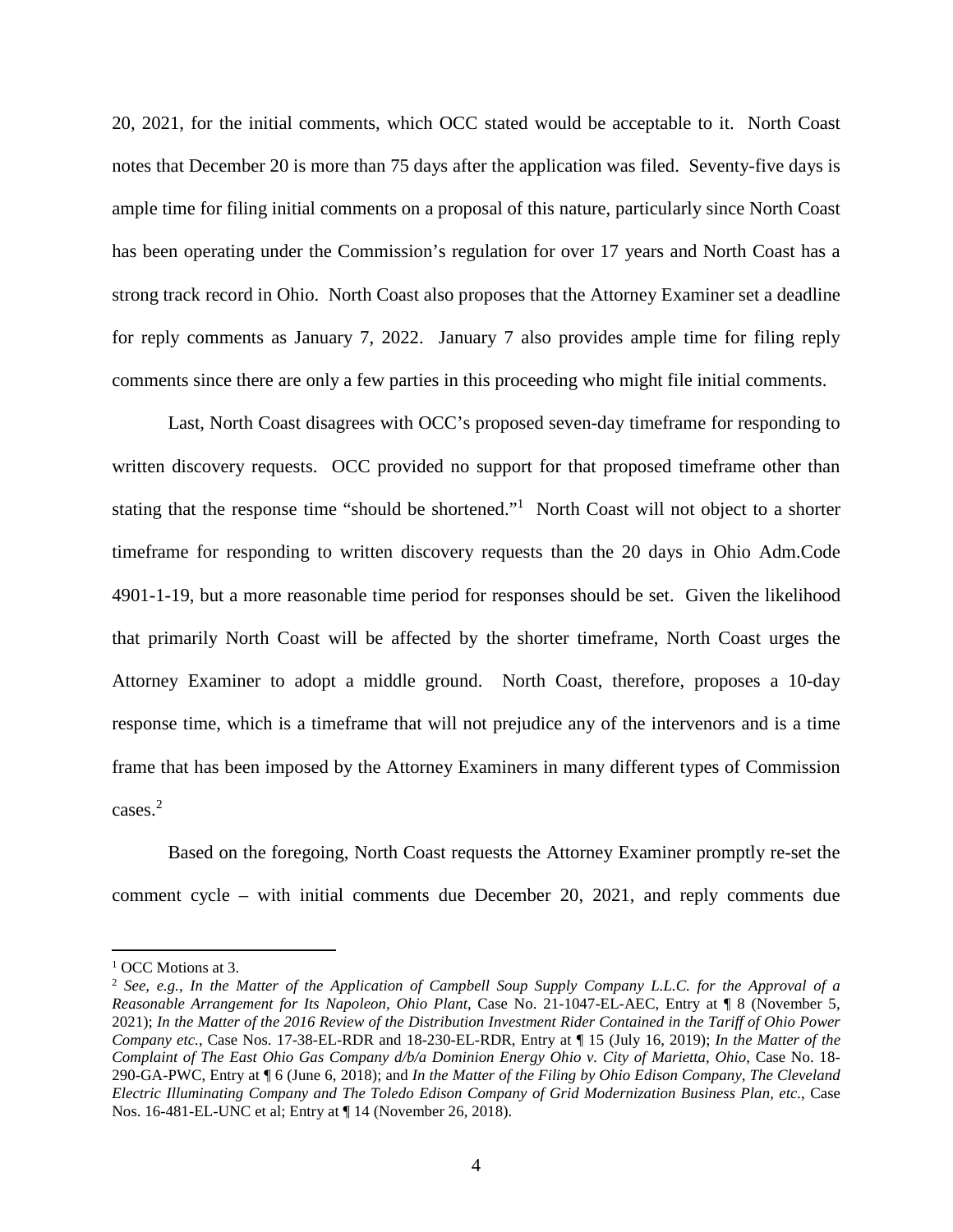January 7, 2022 – and reject OCC's proposed seven-day response time for written discovery requests. A 10-day response time would not be objectionable, however.

Respectfully submitted,

 /s/ Michael J. Settineri Michael J. Settineri (0073369), Counsel of Record Gretchen L. Petrucci (0046608) Vorys, Sater, Seymour and Pease LLP 52 E. Gay Street, P.O. Box 1008 Columbus, Ohio 43216-1008 614-464-5462 614-719-5146 (fax) mjsettineri@vorys.com glpetrucci@vorys.com

*Attorneys for North Coast Gas Transmission, LLC*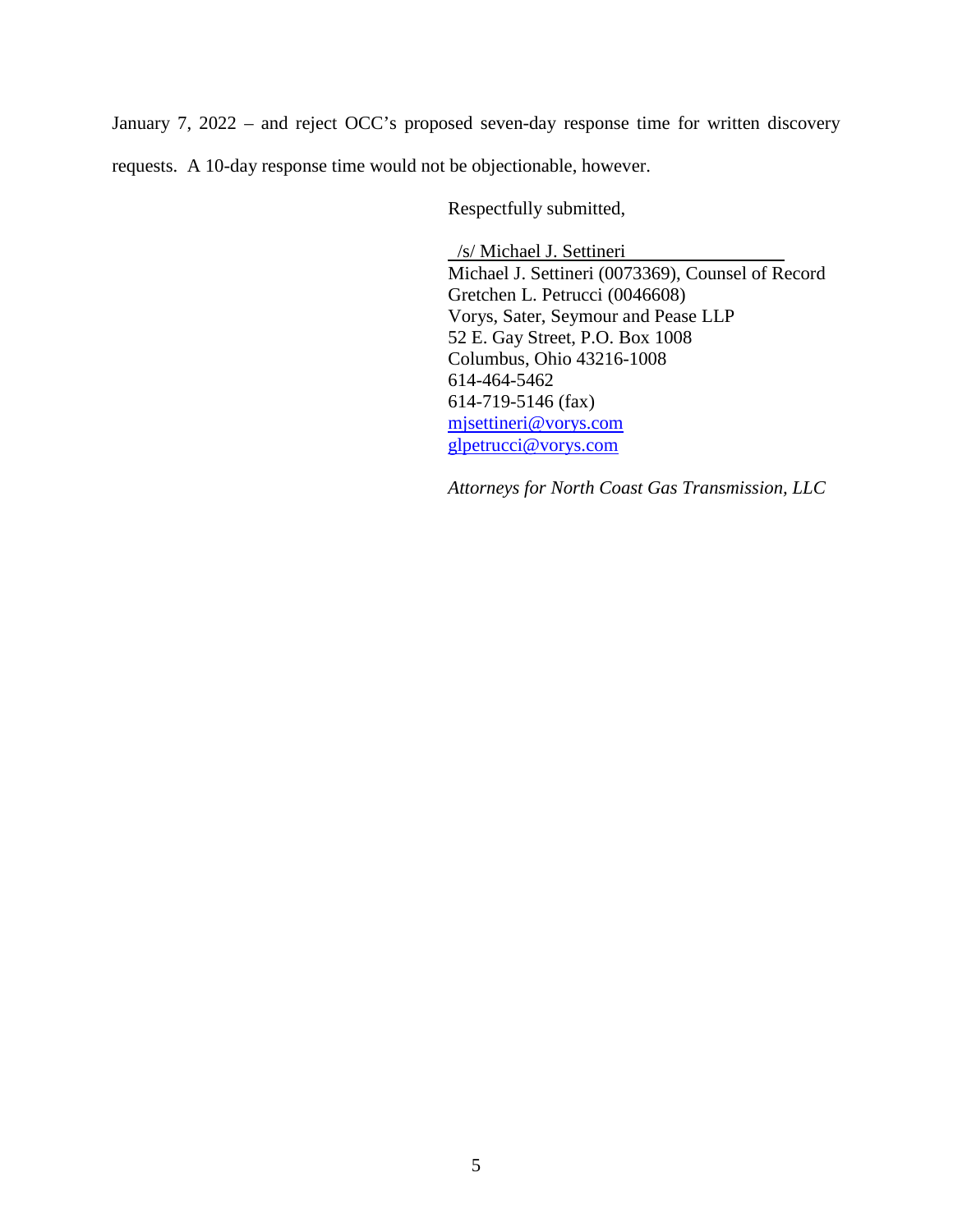#### **CERTIFICATE OF SERVICE**

The Public Utilities Commission of Ohio's e-filing system will electronically serve notice of the filing of this document on the parties referenced on the service list of the docket card who have electronically subscribed to the case. In addition, the undersigned certifies that a courtesy copy of the foregoing document is also being served (via electronic mail) on the 24th day of November 2021 upon all persons/entities listed below:

Counsel for Staff of the Public Utilities Commission of Ohio

Columbia Gas of Ohio, Inc. josephclark@nisource.com

The East Ohio Gas Company d/b/a Dominion Energy Ohio

Office of the Ohio Consumers' Counsel amy.botschner.obrien@occ.ohio.gov

thomas.shepard@ohioago.gov werner.margard@ohioago.gov

johnryan@nisource.com

whitt@whitt-sturtevant.com kennedy@whitt-sturtevant.com fykes@whitt-sturtevant.com andrew.j.campbell@dominionenergy.com

william.michael@occ.ohio.gov

/s/ Michael J. Settineri Michael J. Settineri